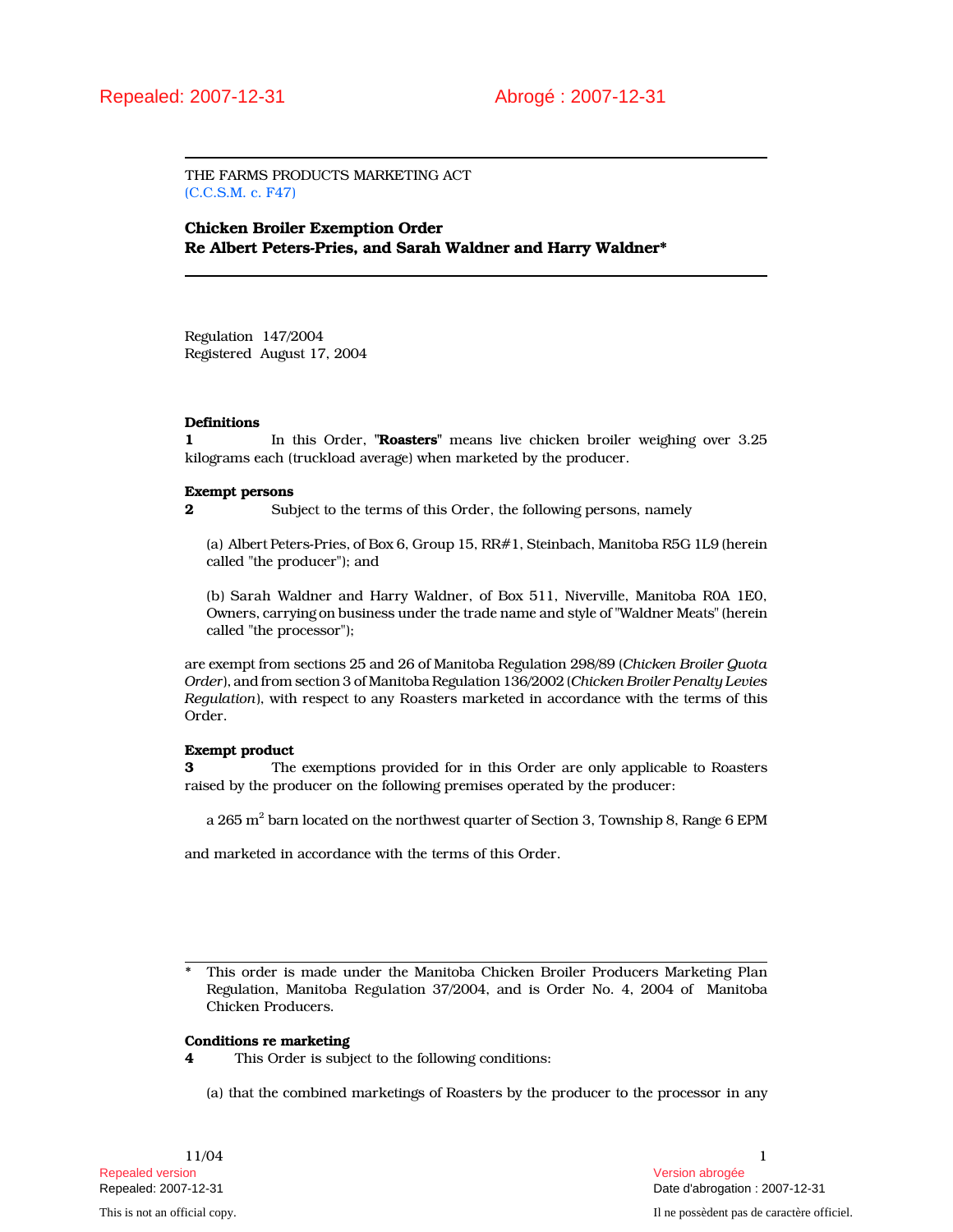calendar month do not exceed in aggregate 670 Roasters weighing in aggregate not less than 2,510 kilograms live weight unless prior written permission from the Board is granted to market additional Roasters in that calendar month;

(b) that all such Roasters are delivered by the producer to the processor at the processor's killing and processing plant located on NW 31-7-4 EPM in the Town of Niverville, Manitoba;

(c) that all such Roasters are killed and eviscerated by the processor at the processor's plant located on NW 31-7-4 EPM in the Town of Niverville, immediately upon receipt from the producer;

(d) that all such Roasters are processed in accordance with the terms of this Order.

### Conditions re processing

5 This Order is subject to the following additional conditions:

(a) that the processor processes all Roasters delivered to the processor by the producer and ensures that all such Roasters are immediately slaughtered and health inspected;

(b) that the processor market all Roasters acquired by the processor as having been slaughtered and health inspected.

# Conditions re compliance

6 This Order is subject to the condition that the producer and the processor each comply with Manitoba Regulation 32/96 (Chicken Broiler Information Order), Manitoba Regulation 238/94 (Chicken Broiler Administration Fee Regulation), and all Price Orders of the Board with respect to the marketing of all chicken broilers by the producer to the processor.

### Cancellation

If the producer or the processor fails to comply with any order, regulation, or written directive of the Board, or any condition of this Order, the exemption provided in section 2 hereof shall, upon motion of the Board to such effect, terminate.

### Non-transferability

8 The exemptions provided in this Order are non-transferable.

## Coming into force

This Order comes into force on November 1, 2004 or on the date it is registered with the Registrar of Regulations, whichever occurs later.